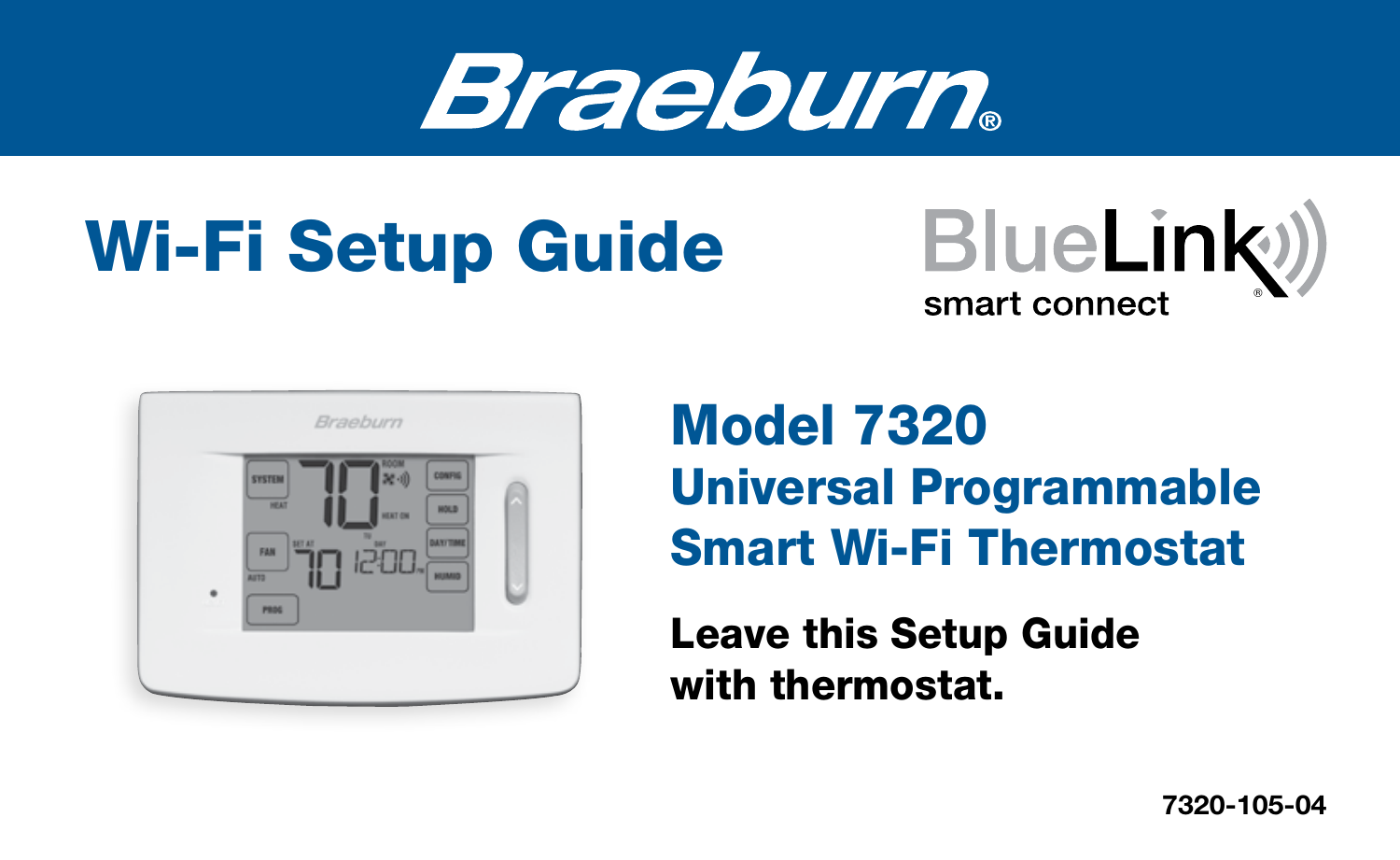### *Wire and Install Thermostat 1*

- Properly wire and configure thermostat. Refer to the Installer Guide.
- Refer to the User Manual for programming and maintenance.
- Go to step 2 or watch the registration video at www.bluelinksmartconnect.com/wifi.

#### *NOTE: Thermostat must have 24 VAC with common "C" wire to use Wi-Fi.*

Helpful videos can be found at www.bluelinksmartconnect.com/wifi.

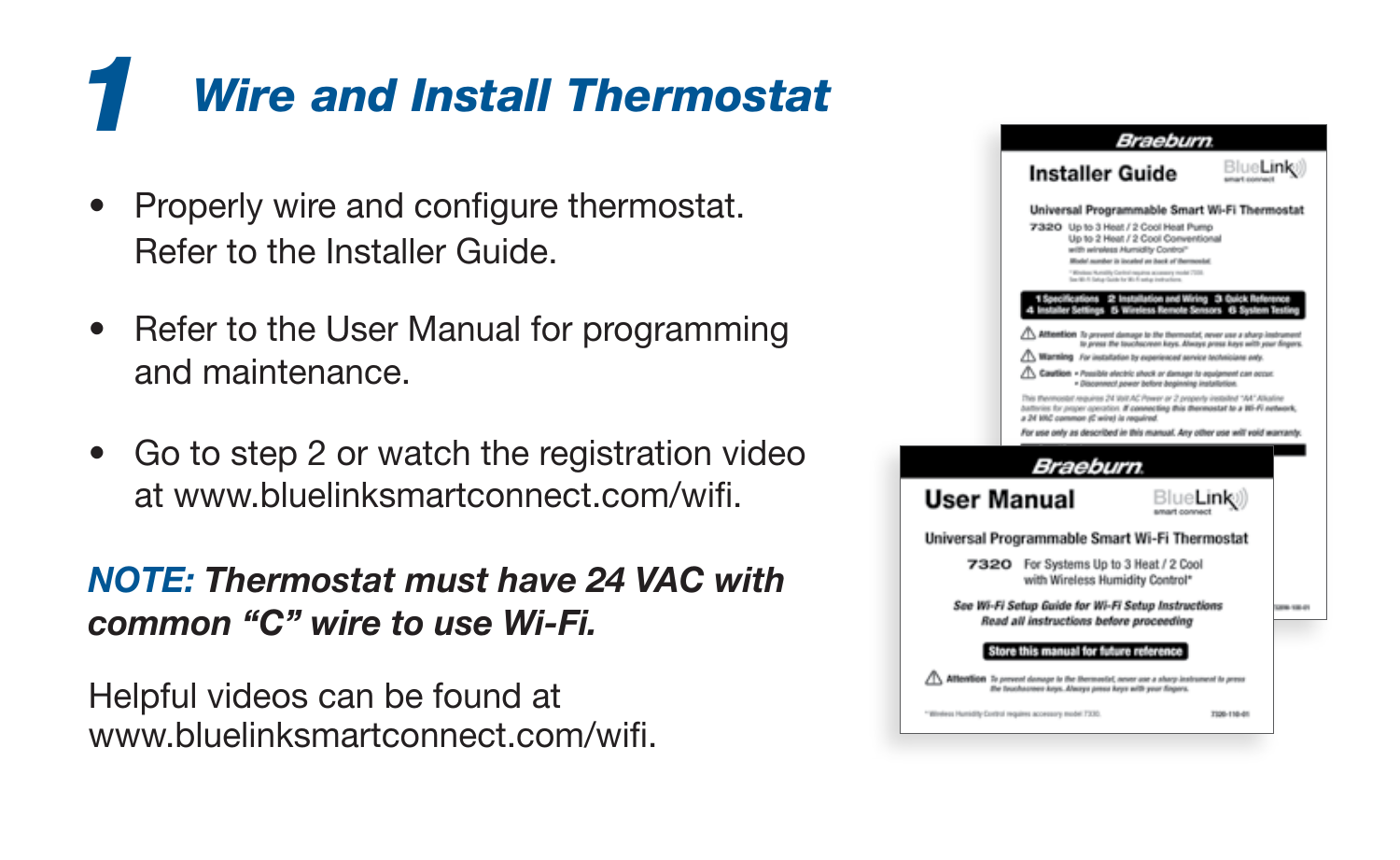

Before beginning setup you will need to:

- Know your Wi-Fi network name and password
- Have a valid e-mail address
- Get the FREE app

#### Apple® Devices:

Download the BlueLink Smart Connect® application from the Apple® App Store

AndroidTM Devices: Download the BlueLink Smart Connect® application from the Google Play Store

#### Desktop Computer:

Go to www.bluelinksmartconnect.com and create an account.

*NOTE: For registration, your desktop PC must have a wireless connection.*





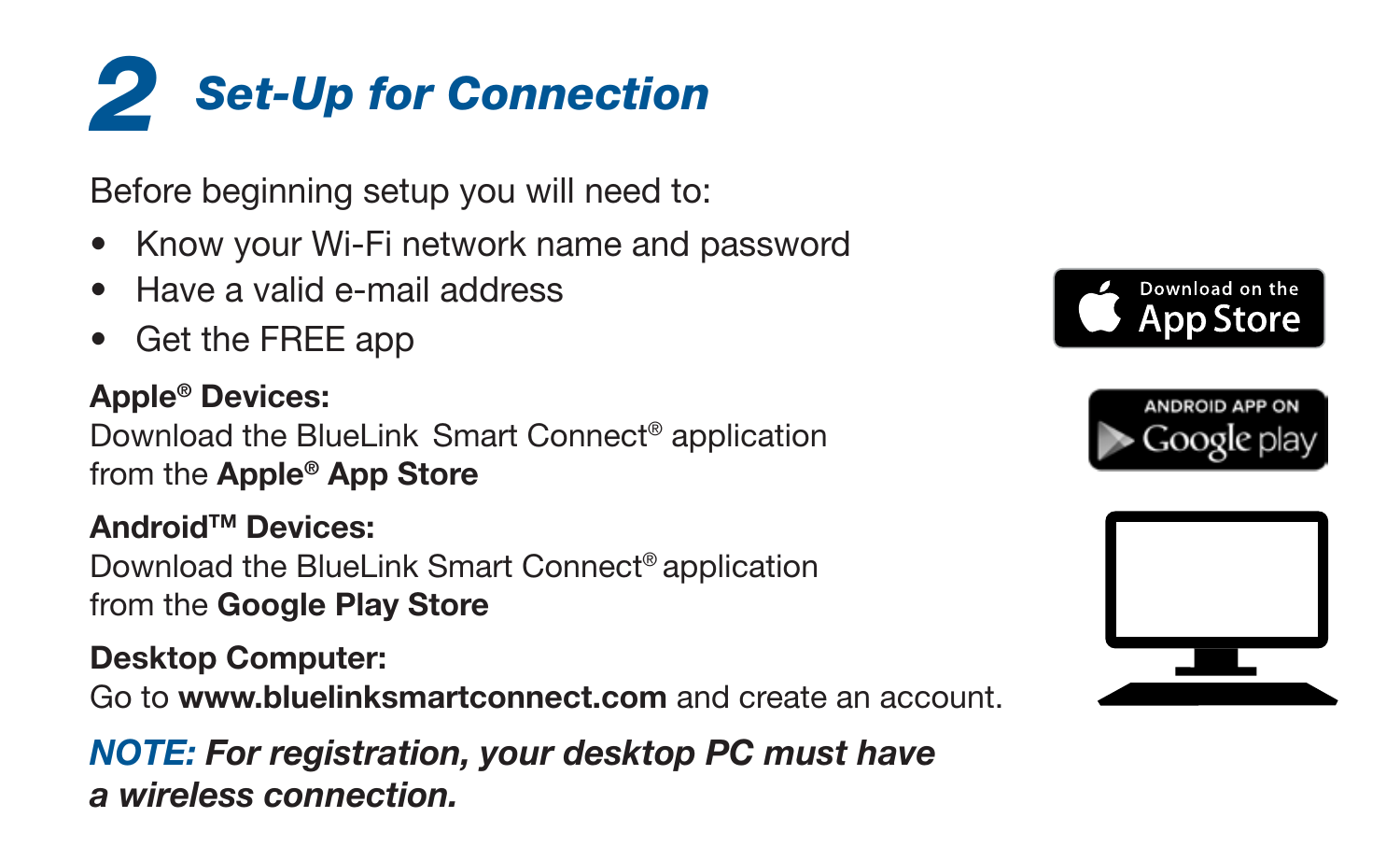

- **3.1** Open the BlueLink Smart Connect App. Select REGISTER and enter a valid e-mail address.
- 3.2 Enter the thermostat serial number. You can locate this number on the back of the thermostat or on the enclosed thermostat registration card.

*NOTE: If you removed the thermostat to locate the serial number, make sure to reconnect it before selecting ENTER.*

**3.3** Complete the remaining registration screens. Once you reach the Create Account screen, select REGISTER.



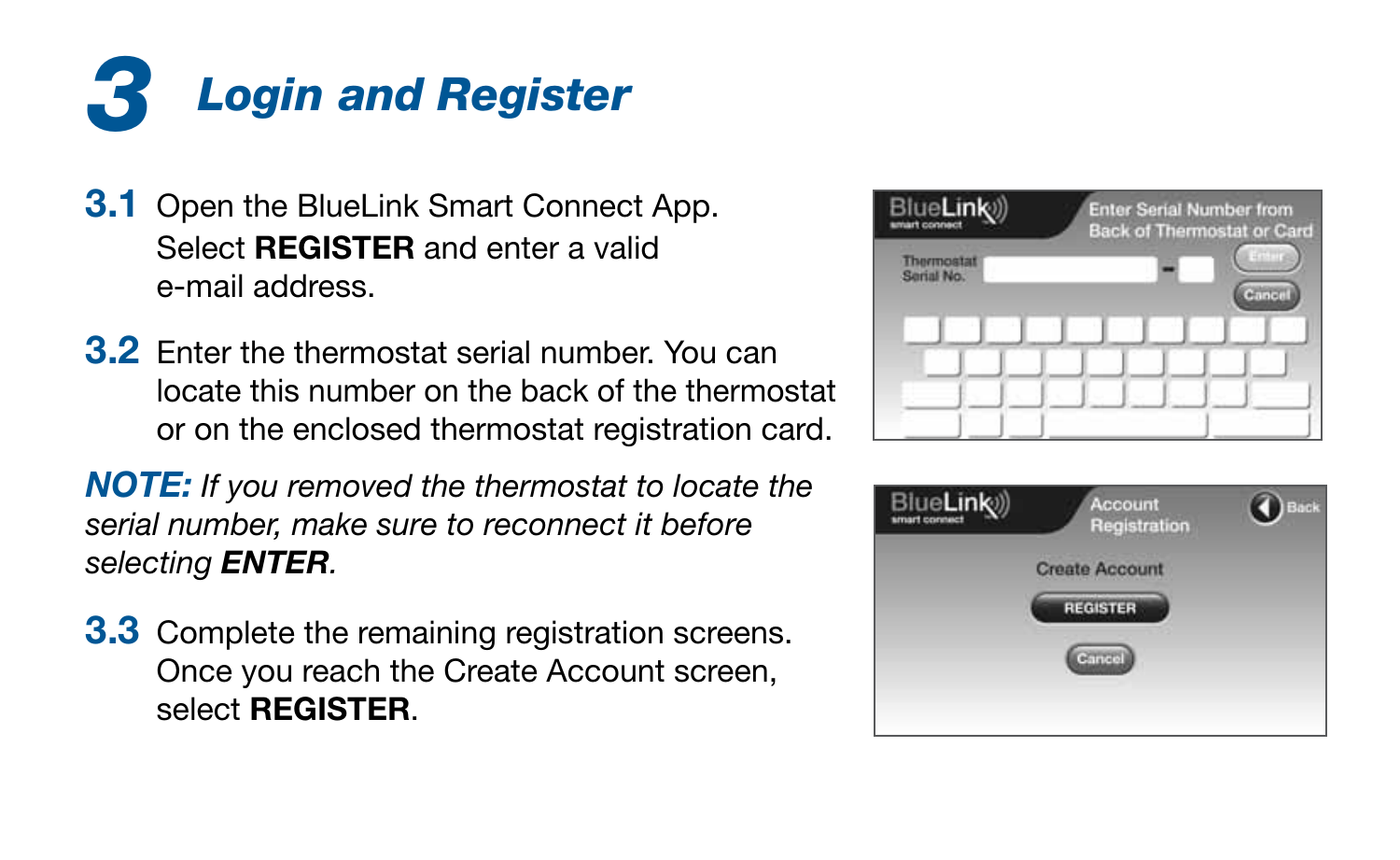

**4.1** Enter your network name (SSID) and password, select ENTER.

*NOTE: The network name and password are case sensitive fields.*

The application will now instruct you to put the thermostat into Wi-Fi connect mode.

| Network Name: | My Network  | $= 11111$<br>Ø |
|---------------|-------------|----------------|
| Password:     | My Password | Cancel         |
|               |             |                |
|               |             |                |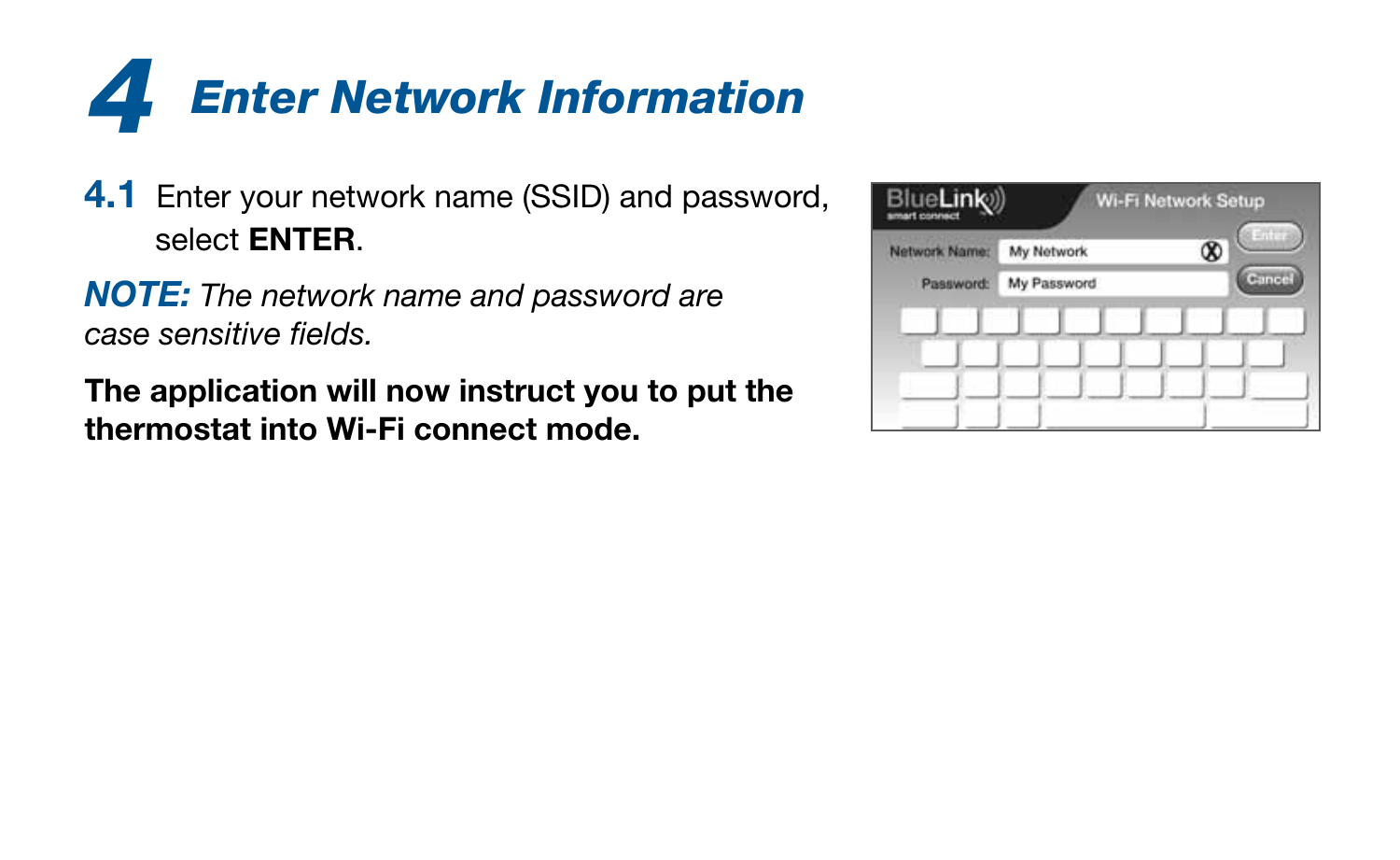

- **5.1** On the thermostat, press and hold the CONFIG and DAY/TIME buttons for 3 seconds.
- **5.2** The display will alternate the words WIFI and SKIP and the  $\phi$ ) symbol will flash.
- 5.3 Press the  $\lambda$  button until the word SCAN appears in the display.

*NOTE: If you are already connected to a Wi-Fi network, you will see the network name (SSID) displayed 4 characters at a time with a solid symbol. If needed, clear Wi-Fi settings and return to step 5.1 (See "Changing Your Wi-Fi Settings"). If you are not connected to 24 VAC the thermostat will not display any Wi-Fi information, and SENS will appear in the display.*



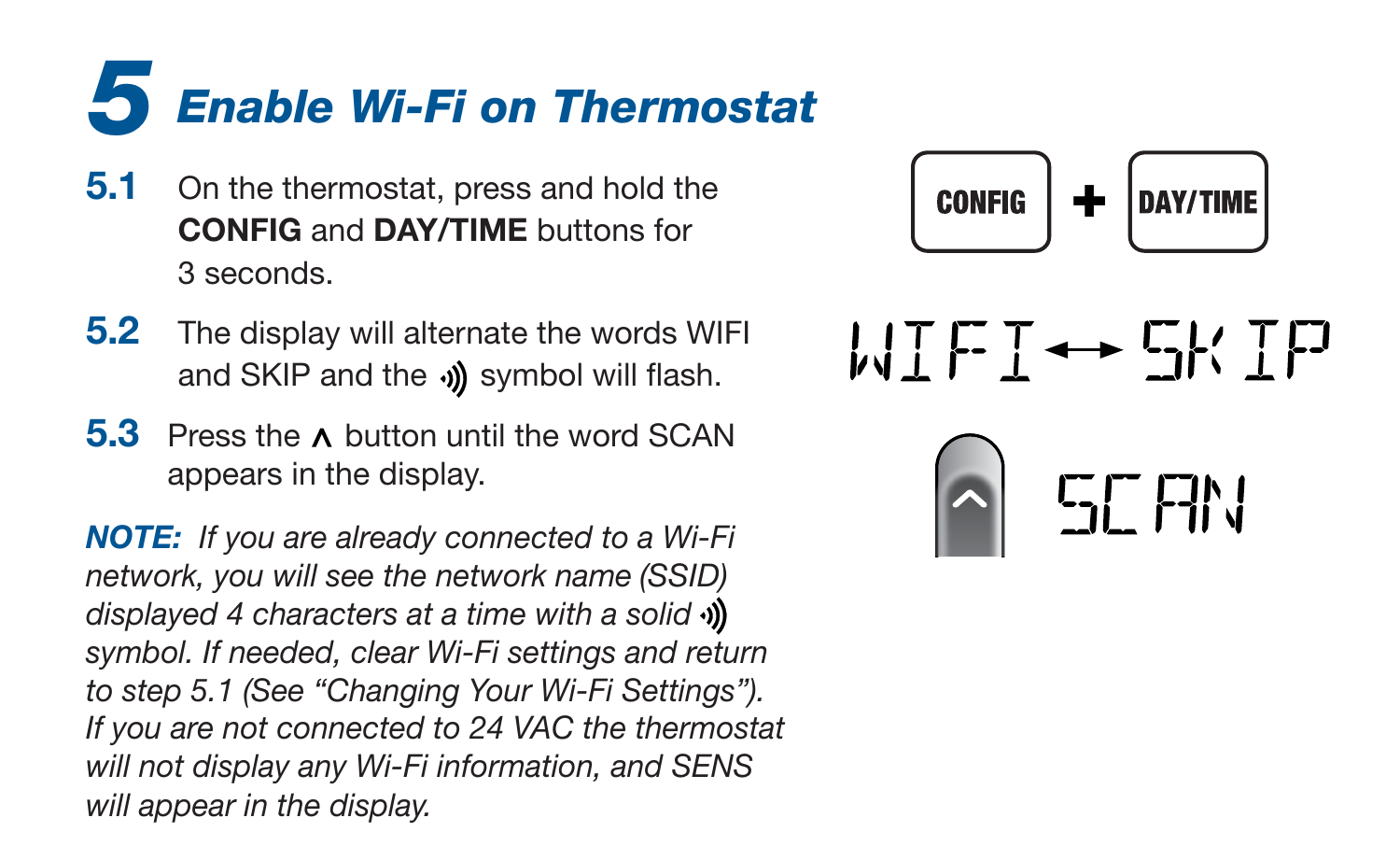

**6.1** Return to the application and select OK. The word WAIT will appear in the thermostat display.

**6.2** The application will prompt you to go to your smartphone, tablet or computer Wi-Fi settings and select the bluelink\_wifi network. See samples shown

*NOTE: Do not exit the application. Minimize it so that you can return to the same screen after selecting the bluelink\_wifi network. This is usually done by pressing the home button on your smart phone or tablet.*





Android<sup>™</sup> Sample Apple® Sample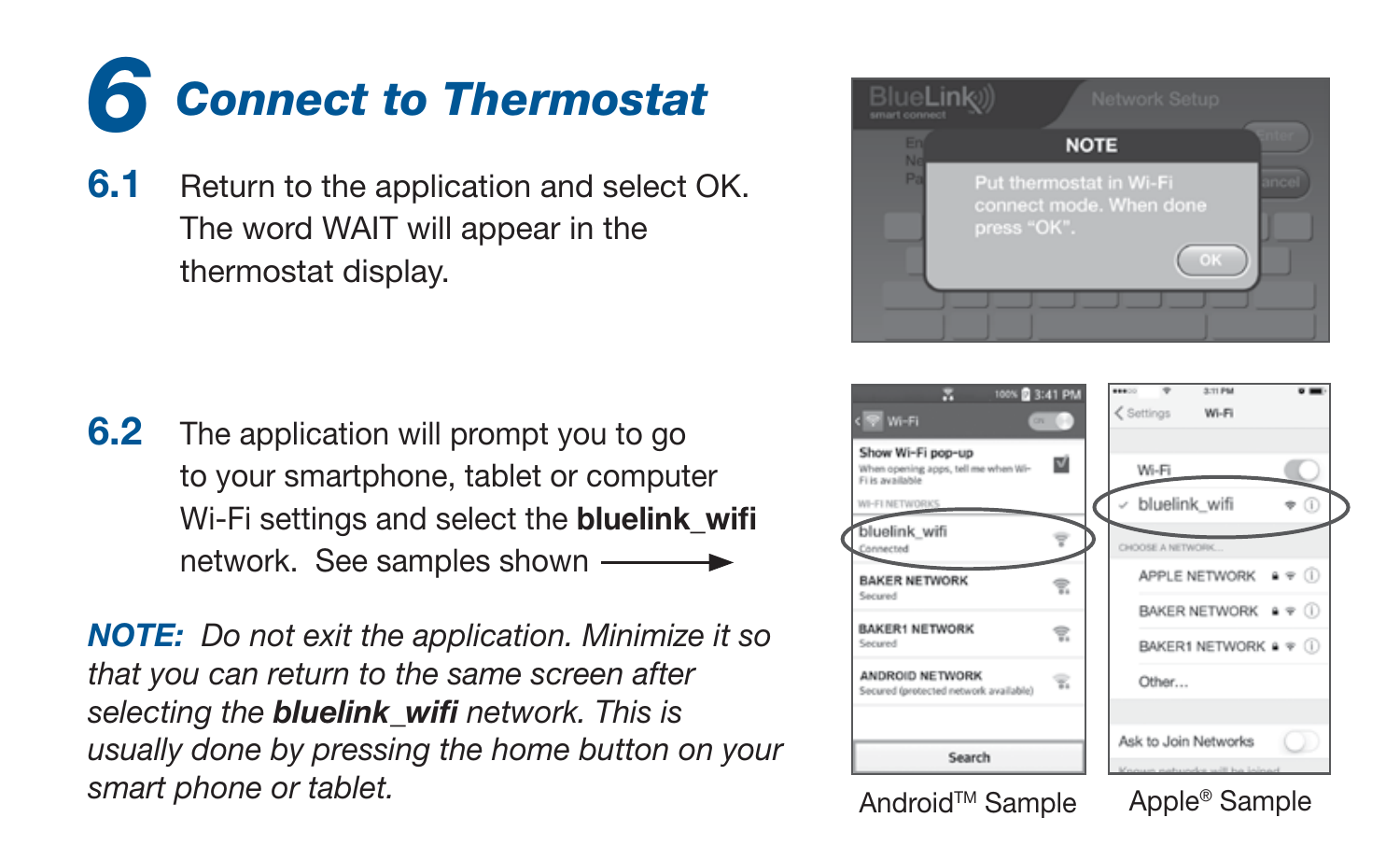### *Complete Setup 7*

- 7.1 After selecting the **bluelink\_wifi** network, use the home key to return to the application and select OK.
- 7.2 Once a connection is made. Connection Successful will appear in the application screen. At thermostat, your network name followed by the MAC address will appear.
- **7.3** At thermostat, press **RETURN** to exit Wi-Fi setup mode.

*NOTE: After setup is complete, make sure to return your device to the original wireless network.*



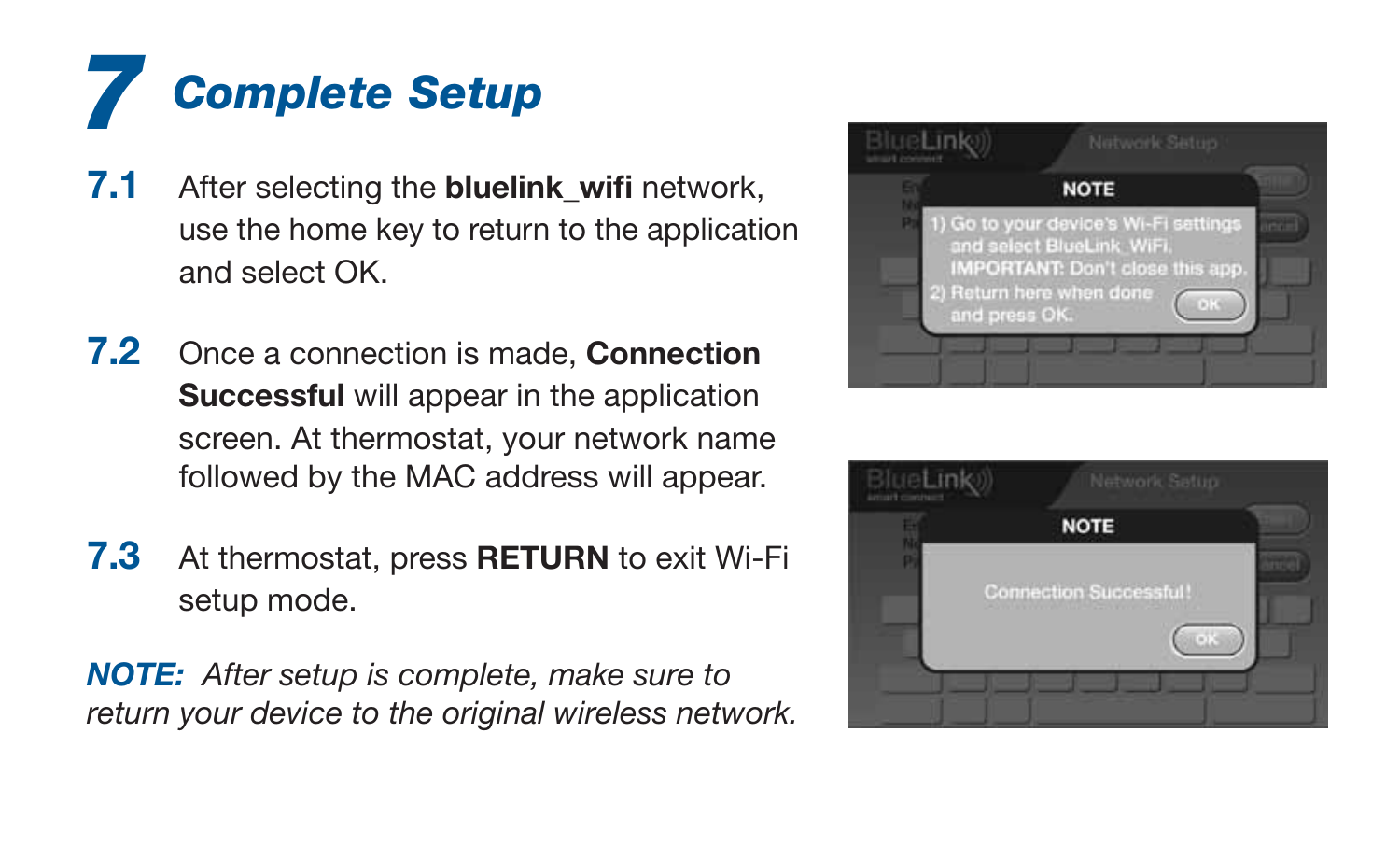### *Changing Your Wi-Fi Settings*

### *First Clear Your Thermostat Wi-Fi Settings*

- 1. Press and hold the CONFIG button for 1 second.
- 2. The display will change showing the first User Option.
- **3.** Press **NEXT** until you see the word WIFI in the display.
- 4. Press the  $\land$  button until CL WIFI appears.
- 5. Press RETURN to exit and clear all Wi-Fi settings.

### *Then Update Your App Settings*

- 1. Open the app and select Update Account.
- 2. Enter your account password.
- 3. Select Wi-Fi Settings.
- 4. Select the thermostat you wish to change.
- 5. Choose WI-FI Network or WI-FI Password and select Enter.
- 6. Update the information and select Enter.

*NOTE: To complete setup, follow the instructions in the app and refer to sections 5 - 7.*